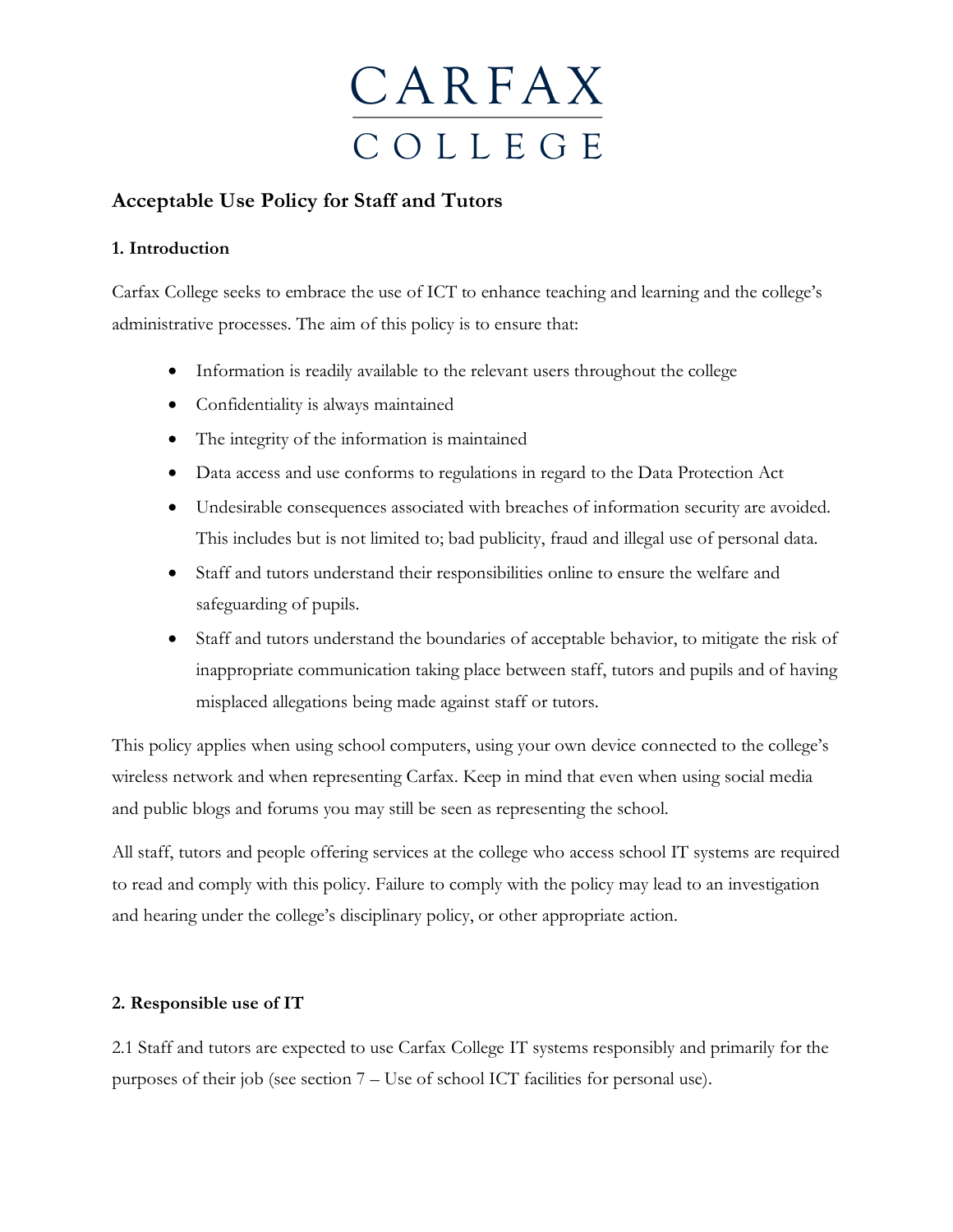2.2 Staff and tutors should be aware that access to the network and use of systems such as email and internet access is monitored and may be shared with their line manager or senior management.

2.3 Staff and tutors should not attempt to browse internet sites or access content that is illegal, offensive or indecent. This includes content that is pornographic or that promotes violence, religious extremism or discrimination.

2.4 Staff and tutors should not upload or post aggressive or offensive material to the internet (for example material that is racist, sexist or in any way discriminatory or liable to incite violence or hate crimes).

#### **3. Data protection**

3.1 Staff and tutors should understand their responsibilities when accessing, using and sharing college data and only do so according to college policies and the Data Protection Act 1998 (see the Data Protection and Confidentiality Agreement).

3.2 Unless otherwise stated school data (for example personal information relating to staff, tutors or pupils, work submitted by students, internal examinations, financial data or confidential minutes) must only be stored and processed on school computers and systems.

3.3 Personal email, USB drives or cloud storage (Dropbox, Google Drive etc.) may only be used to store curriculum resources (for example presentations or worksheets to be used in lessons) or material that is in the public domain.

3.4 Staff and tutors should be mindful of using systems containing sensitive information e.g. email, in the presence of students, parents or visitors, particularly if the computer is connected to a projector.

3.5 If a member of staff or a tutor is aware that college data, particularly staff, tutors' or pupils' Personally Identifiable Data (PID), has been or could be accessed by an unauthorised source (e.g. due to loss of equipment containing data), they should inform the Principal immediately who will decide whether the Information Commissioner's Office needs to be notified.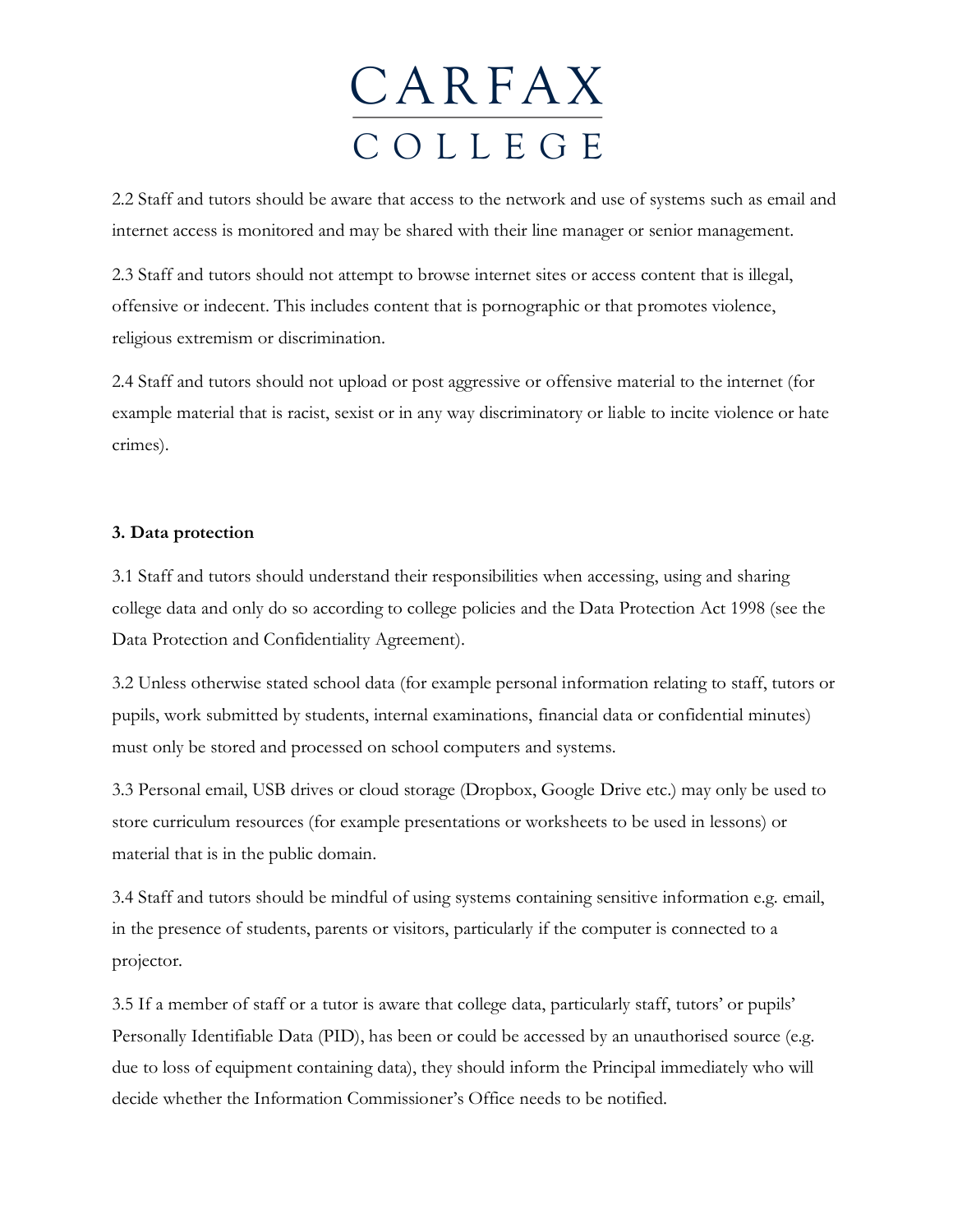3.6 Data stored on the college network is backed up regularly. Staff and tutors should, however, ensure that data on removable media and portable devices is also backed up.

3.7 When leaving a computer, staff and tutors should make sure that they have logged off or that the computer is locked (hold down the Windows Key and press 'L').

### **4. IT security**

4.1 The security of the college's IT systems is the responsibility of all staff and tutors

4.2 Staff and tutors must only log onto the college IT systems using their own username and password.

4.3 Staff and tutors must not share their username and password with anyone else

4.3 Staff and tutors must not make changes to the configuration of college IT equipment, including downloading or installing software, without first consulting the IT department.

4.4 Staff and tutors must not attempt to circumvent the college's IT security controls or seek to gain unauthorised access to data.

4.5 Staff and tutors should not attempt to bypass the college's internet filtering system.

#### **5. Use of email**

5.1 The content of an email may constitute another person's personal data and therefore be subject to the provisions of the data protection act. Similarly, any email may need to be disclosed in the case of legal action. Staff and tutors should therefore assume that the content of any email may be seen by others including the subject of the email.

5.2 Staff and tutors should remain mindful that email is not a secure form of communication. Other forms of communication should be considered for sending confidential or sensitive information.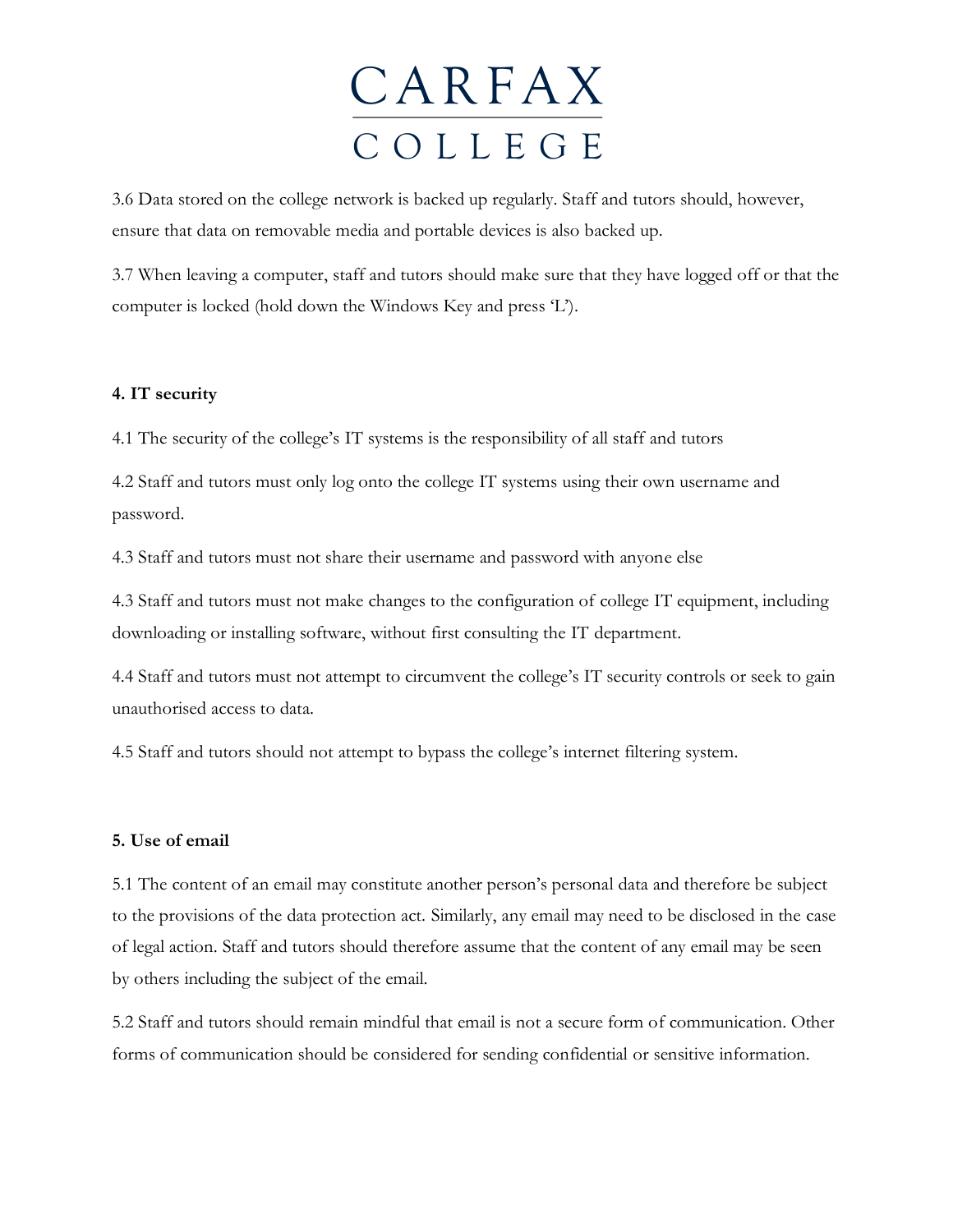5.3 Consideration should be given to the number of emails sent, ensuring that all methods of online communication are used appropriately as an alternative.

5.4 Staff and tutors are asked to observe certain protocols so that the use of email does not become a disruption in the day to day working life of colleagues.

### **6. Safeguarding and conduct with pupils**

6.1 Staff and tutors should understand their responsibilities with regard to safeguarding (see the Safeguarding (Child Protection) policy) and understand that these also apply when using ICT.

6.2 If you suspect that illegal content has been accessed using a college computer, or that a college system such as email has been used inappropriately contact the Principal immediately. Do not attempt to access the content yourself as this could corrupt any evidence.

6.3 Pupil data, including Personally Identifiable Data (PID), photographs and audio/video recordings must only be stored on school systems and not posted/uploaded to the internet.

6.4 In accordance with the Staff Code of Conduct, staff and tutors should not give out their personal mobile, email or home telephone numbers to a pupil. College phones should be used on trips to avoid staff and tutors having to give out their personal phone number to pupils. If staff or tutors are required to communicate with pupils using their own device, communication should be via the school email system.

6.5 Photographs or audio/video recordings of students should only be taken using school equipment. Staff and tutors must not use their own cameras or phones or store photographs or audio/video recordings on their own computer or memory cards. School cameras are available to loan from the IT department.

6.6 Staff and tutors should always avoid any online (as well as offline) conduct that could be interpreted as a sexual advance or "grooming" and avoid words or expressions or any behaviour online (as well as offline) that could be interpreted as having any sexual innuendo.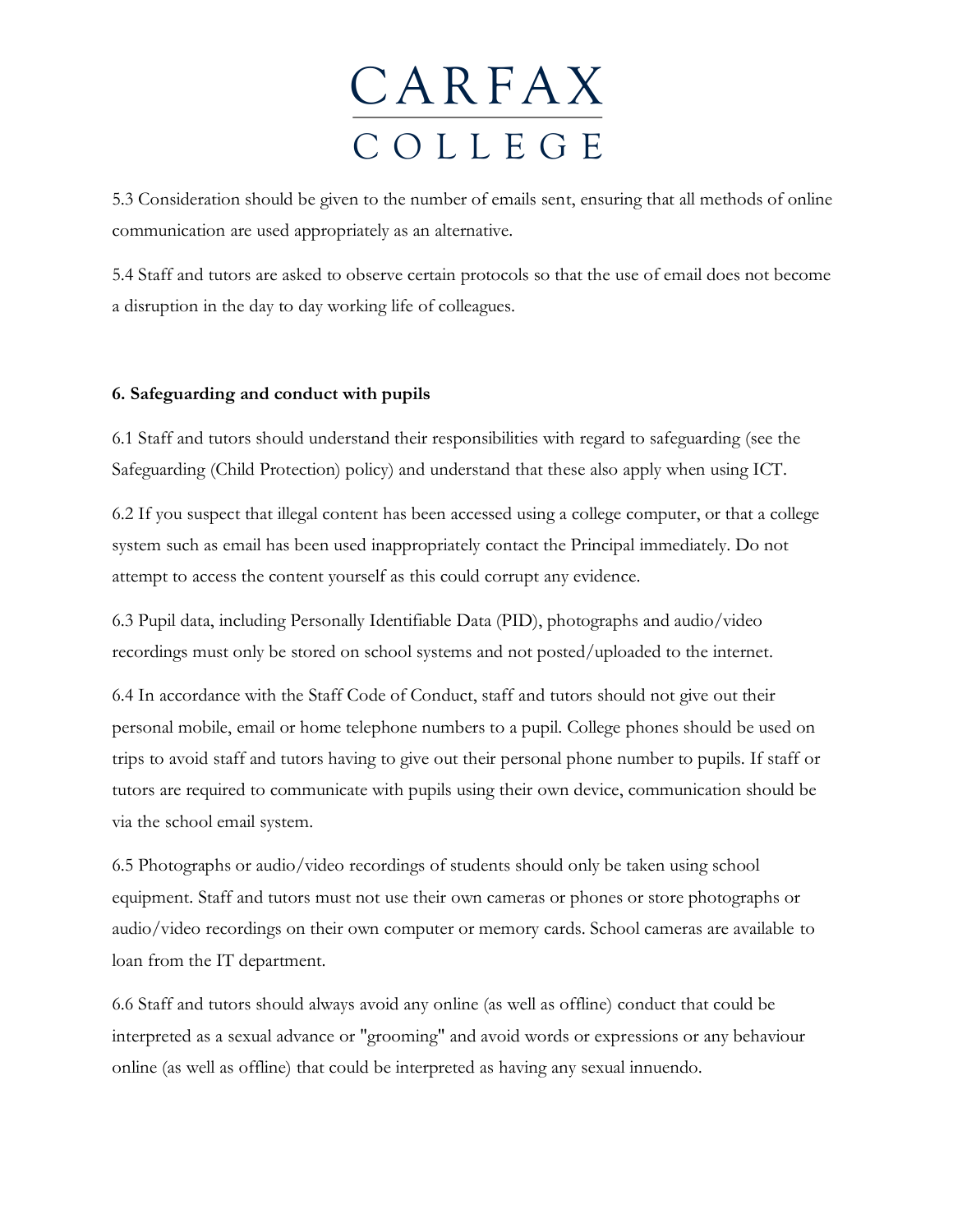6.7 Guidelines on the use of social media are outlined in the college's Social Media policy

### **7. Use of school ICT facilities for personal use**

7.1 It is understood that staff or tutors may occasionally need to use the School's ICT facilities for personal, non-college related use. Such use should be kept to a minimum so as not to interfere with work and responsibilities and limited to break times or outside of school hours. Staff and tutors should also remain mindful that information or messages sent through school facilities may be attributed to the school. Personal views should be stated as such.

7.2 Staff and tutors may use printers and photocopiers for personal items on an occasional basis. However, these facilities are provided to users primarily for school related work.

7.3 Staff and tutors should not save personal files on the school network such as personal photos, music files etc. Disciplinary action may be taken if it is established that college ICT facilities have been used to excess for personal use.

### **8. Use of personal devices in college**

8.1 Staff and tutors may use their own personal devices (laptops, tablets or smartphones) in college on the understanding that the security of the device is their own responsibility and that the college accepts no liability if the device is lost, damaged or stolen.

8.2 Personal devices may be connected to the college's wireless network in order to access the internet and college systems.

8.3 Personal devices should be password protected and have up to date antivirus software and security updates.

8.4 USB drives may be brought into college, but should be used with caution as the media may include viruses or other malicious software. To ensure that network security is not compromised,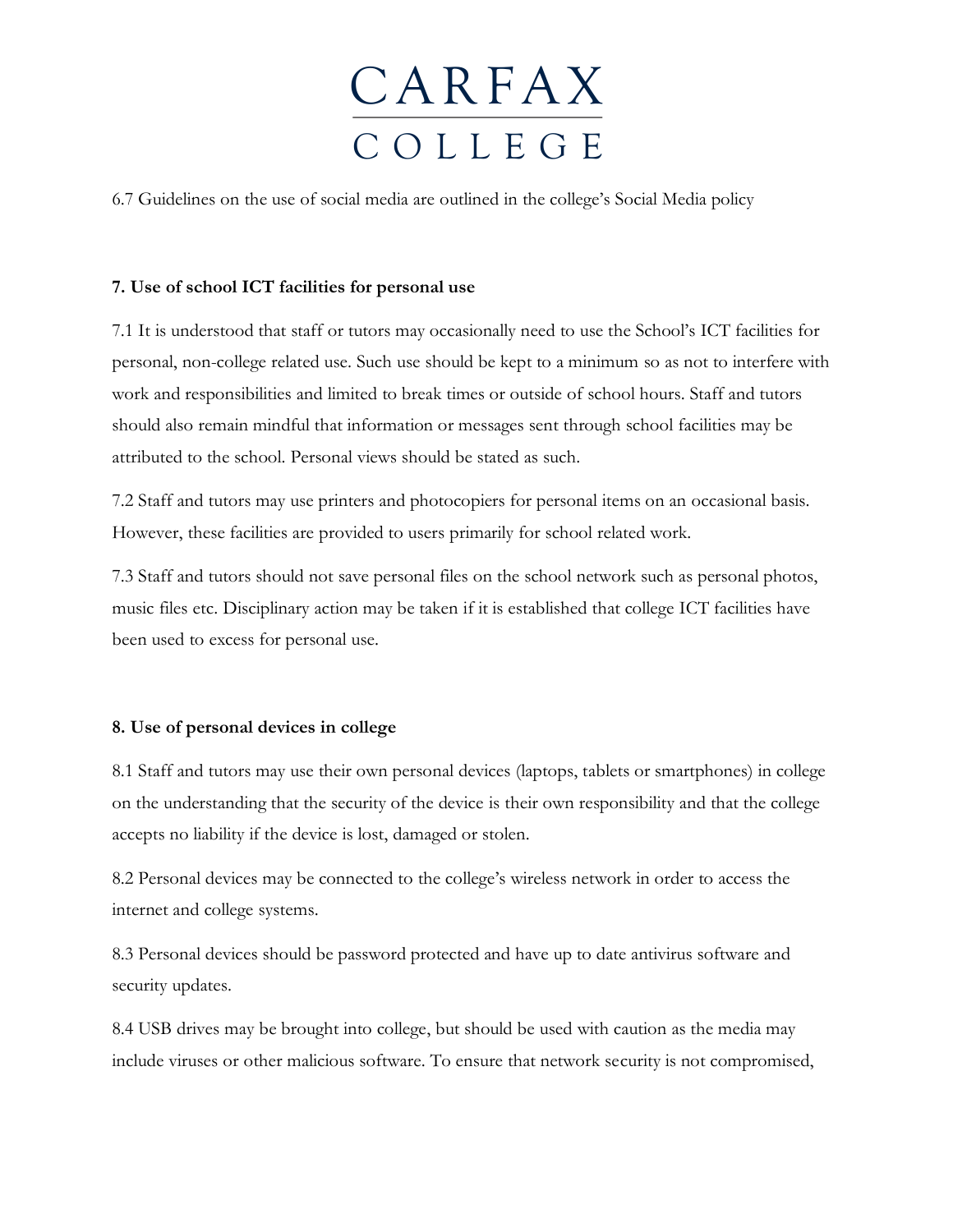the IT team may ask to see such media and may disable it for use on the network if they believe that network security may be or may have been compromised.

### **9. Social media guidelines**

9.1 The college's policy on staff and tutor use of social media is available at Appendix B and forms part of this policy document. The policy outlines guidance on the use of social media and networking sites.

### **10. Monitoring**

The college does not regularly monitor the use of the internet and email systems, however, in accordance with any prevailing legislation, the college may monitor to check that use is compliant with this policy. If it is discovered that any of the systems are being abused and / or that the terms of this policy are being infringed, action may be taken which could result in dismissal, termination of engagement or other legal action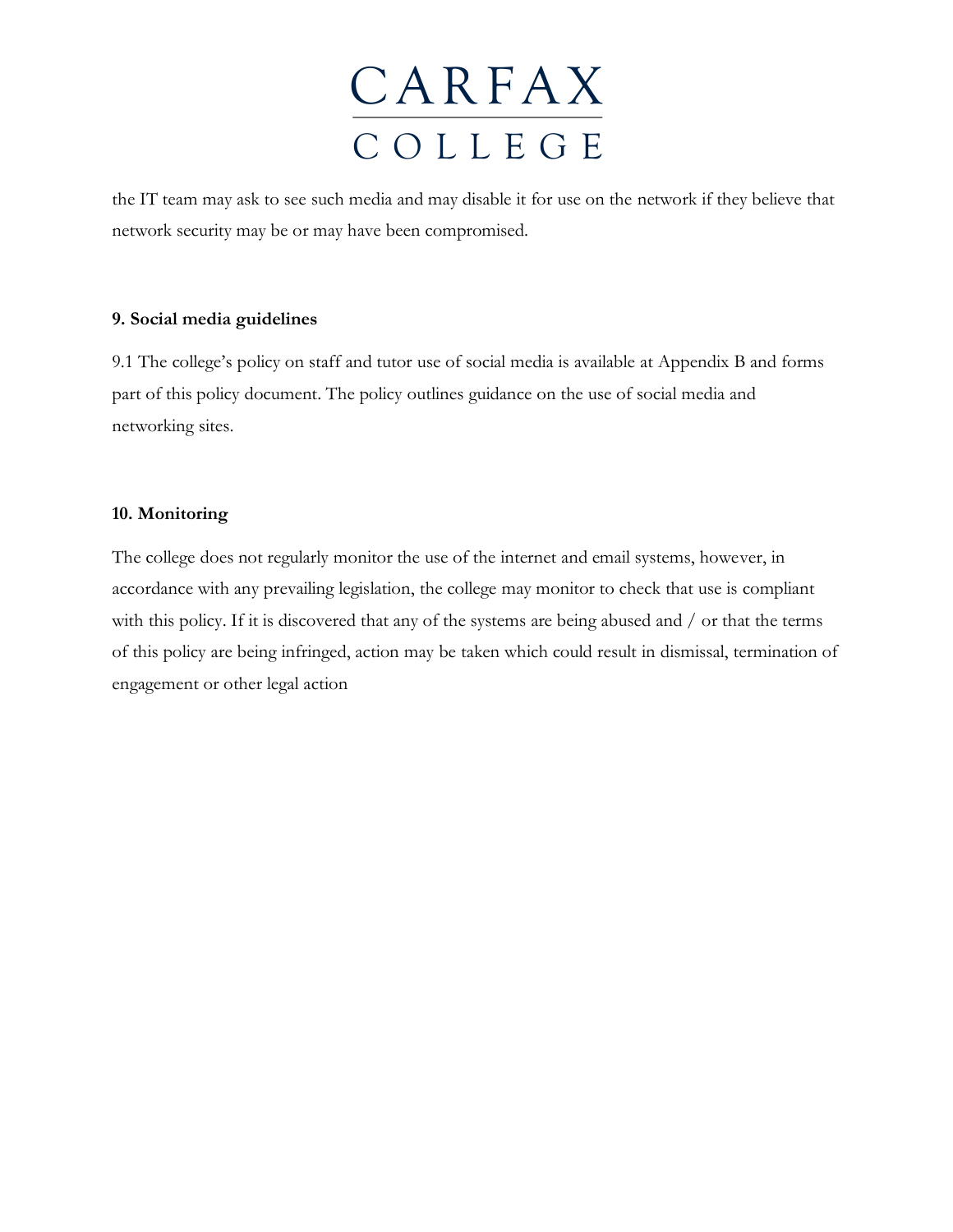

### **Social Media policy**

### **1. Purpose and scope of the policy**

1.1 This policy applies to the use of social media for college business and sets out expectations for staff and tutor personal use, whether during working hours or at other times. Its purpose is to help staff and tutors avoid the potential pitfalls of sharing information on such social media sites and should be read in conjunction with the Staff Acceptable Use of ICT policy. The policy applies at all times whether using college computers or your own device and both when in school or at home.

#### **2. Introduction**

2.1 The college recognises that the internet provides unique opportunities for sharing and communicating in both a personal and professional context. Staff and tutors are free to use social media such as Facebook, LinkedIn, Twitter, as well as collaborative tools such as blogs and wikis. However, staff and tutors should remain mindful of their professional responsibilities and use sound judgement and common sense.

2.2 When communicating with pupils, staff and tutors should use a college system (such as the Portal or email) as this is more appropriate than using social media. If college systems do not meet your needs consult with the IT Manager who can suggest an alternative and provide advice on using the social media platform appropriately.

### **3. Guiding principles**

3.1 Staff and tutors are expected to demonstrate a sense of responsibility and in doing so, adhere to the following principles:

3.2 Staff and tutors must not communicate with pupils using a personal social media account or add pupils as 'friends' or similar or join the same social media groups. Depending on the circumstances, it may also be inappropriate to communicate with parents or add them as 'friends'.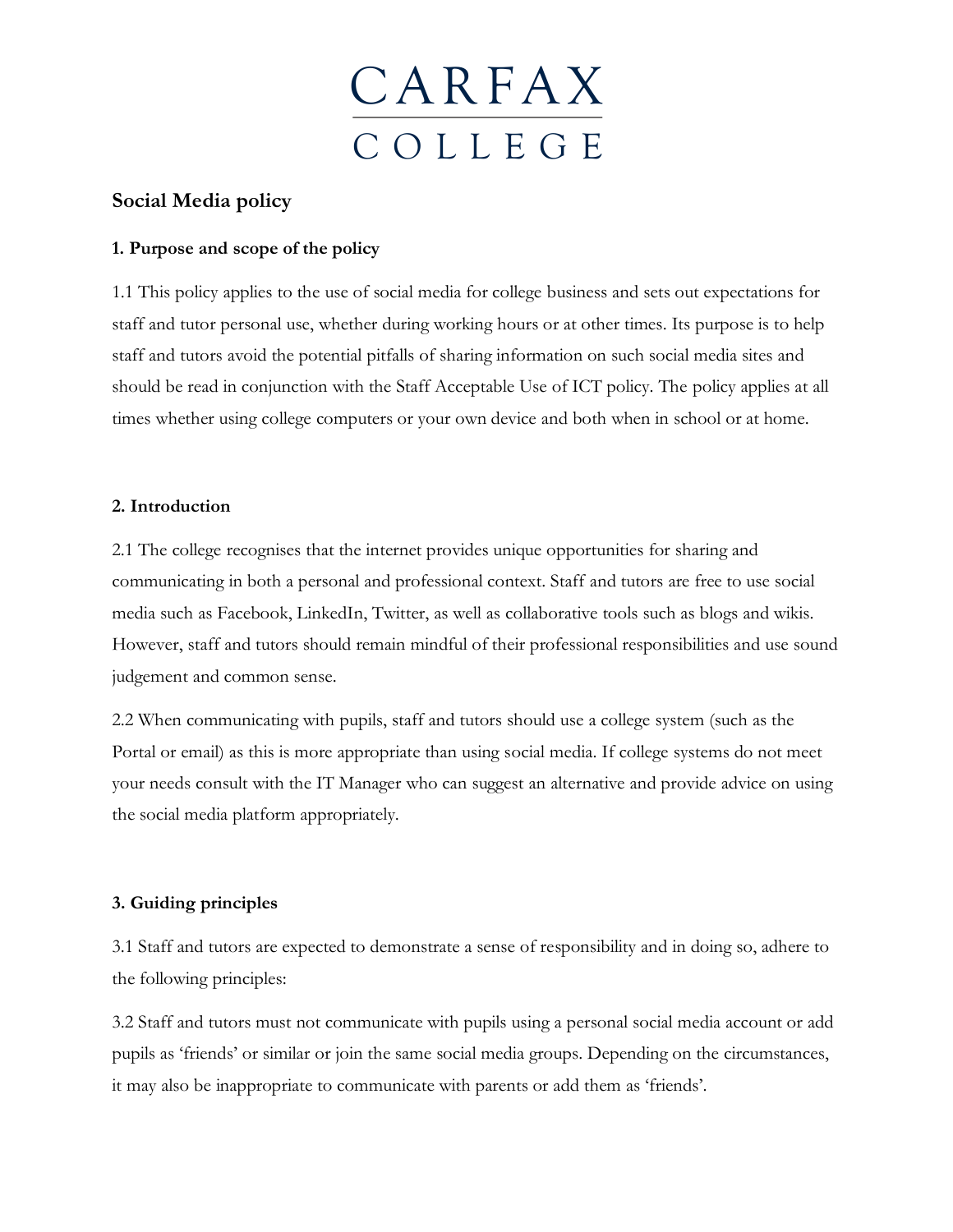3.3 Staff and tutors should exercise caution when making links with ex-pupils of the college on a personal social media account. Keep in mind that an ex-pupil may also be linked or 'friends' with current pupils which (depending on your privacy settings) may expose your personal information or content.

3.4 Staff and tutors should ensure that the privacy settings for any personal social media profiles are configured appropriately and limit the amount of information that is publically available.

3.5 Staff and tutors must be mindful of how they present themselves and the college on such media. The private life of an employee at the college may have professional consequences and this must be considered at all times when sharing personal information in this format.

3.6 Staff and tutors must not represent personal views as those of the college, nor disclose the views of colleagues or others working with the college (e.g. consultants).

3.7 When writing an internet post, staff and tutors should remember that this is not a secure form of communication and consider whether the contents would be more appropriate in a private message. While there may be strict privacy controls in place on personal accounts, information could still be copied and shared by others and can easily enter the public domain. For this reason, it is always sensible to consider that all information posted online has entered the public domain.

3.8 Staff and tutors should protect the privacy of others by omitting personal information from internet posts such as names, email addresses, home or work addresses, phone numbers or other personal information, and it is recommended that the same principles are followed for the user's own personal information.

3.9 Staff and tutors must not post anything that may offend, insult or humiliate others, particularly on the basis of their sex, age, race, colour, national origin, religion or belief, sexual orientation, disability, marital status, pregnancy or maternity. Nor must staff and tutors post anything that could be interpreted as threatening, intimidating or abusive. Offensive posts or messages may be construed as cyberbullying.

3.10 Staff and tutors must not post disparaging or derogatory remarks about colleagues or the college, or its Governors, pupils or parents.